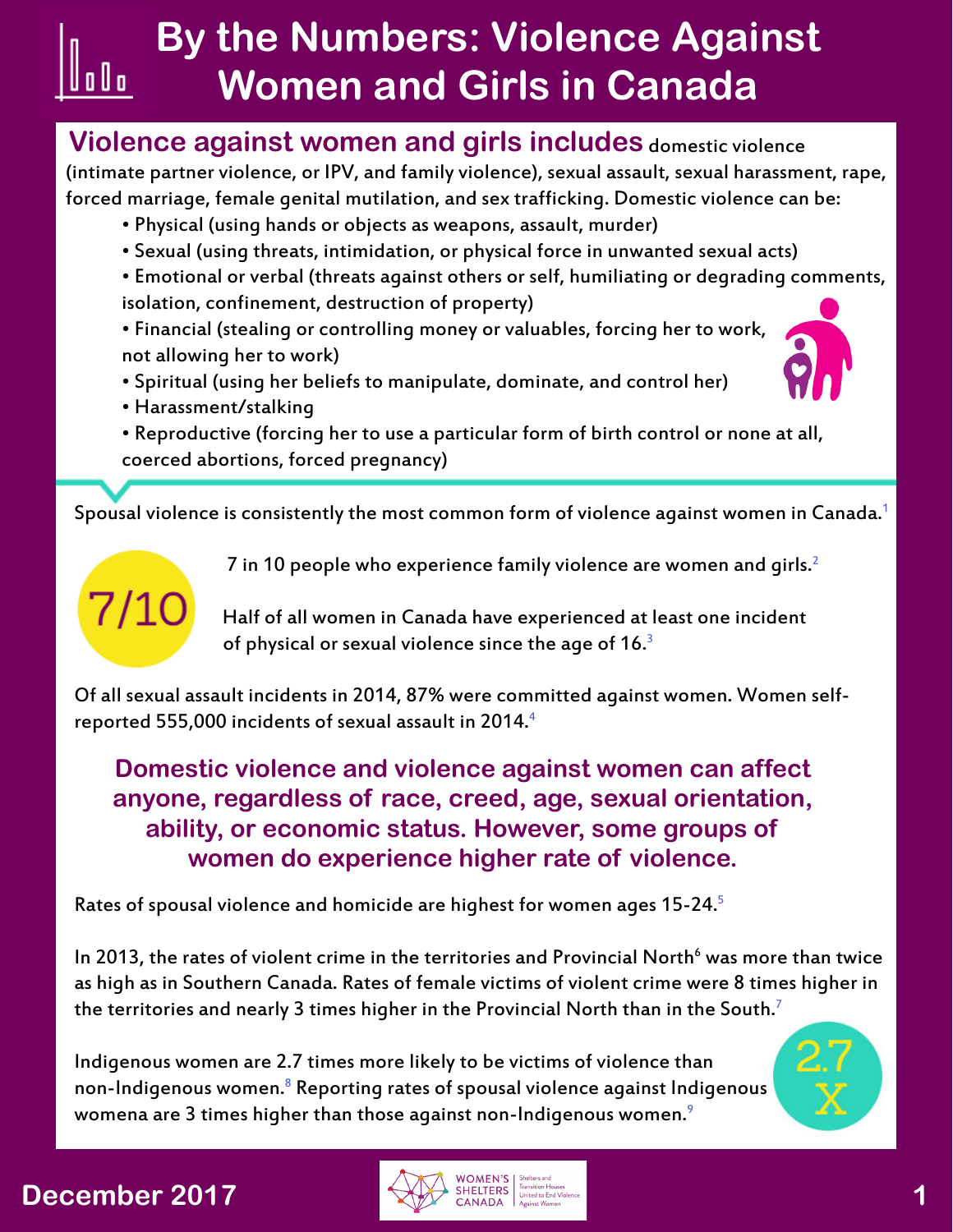Women living with physical and cognitive impairments experience violence 2-3 times more often than women living without impairments.<sup>10</sup> 60% of women with a disability experience some form of violence.<sup>11</sup>

Immigrant, refugee, and non-status women experience unique forms of abuse such as threats of reporting them to immigration authorities and potential deportation.<sup>12</sup>



 Lesbian and bisexual women were 3-4 times more likely than heterosexual women to report experiencing IPV in the past 5 years (may include opposite-sex relationships).  $13$ 

Transgender people are almost twice as likely to report ever experiencing IPV, compared to the average rate experienced by cis-gender women and men.<sup>14</sup>

4 in 10 (42%) women IPV survivors reported being physically injured. The most common types of injuries reported were bruises (95%), followed by cuts, scratches, or burns (30%).<sup>15</sup>

According to the 2009 General Social Survey (GSS) on Victimization, approximately 63,300 (11%) of women self-reported being victimized by a spouse while they were pregnant.<sup>[16](https://www.statcan.gc.ca/pub/85-002-x/2013001/article/11805/11805-3-eng.htm)</sup>



 In 2011, men were responsible for 83% of police-reported violence against women. Most commonly, the accused was the woman's intimate partner (both spousal and dating)  $(45\%)$ .<sup>17</sup>

# **Homicide**

Women are 4 times more likely than men to be victims of intimate partner homicide.<sup>[18](http://www.statcan.gc.ca/pub/85-002-x/2015001/article/14244-eng.htm#a9)</sup>

Approximately every 6 days, a woman in Canada is killed by her intimate partner. Out of the 83 police-reported intimate partner homicides in 2014, 67 - over 80% - of the victims were women.<sup>19</sup>



Indigenous women are 6 times more

likely to be killed than non-Indigenous women. $21$ 

 According to the RCMP, there were 1,181 cases of missing or murdered Indigenous women in Canada between 1980-  $2012.<sup>22</sup>$  However, grassroots organizations and the Minister of the Status of Women Canada put the number much higher, closer to  $4,000.^{23}$  $4,000.^{23}$  $4,000.^{23}$ 

### **December 2017**

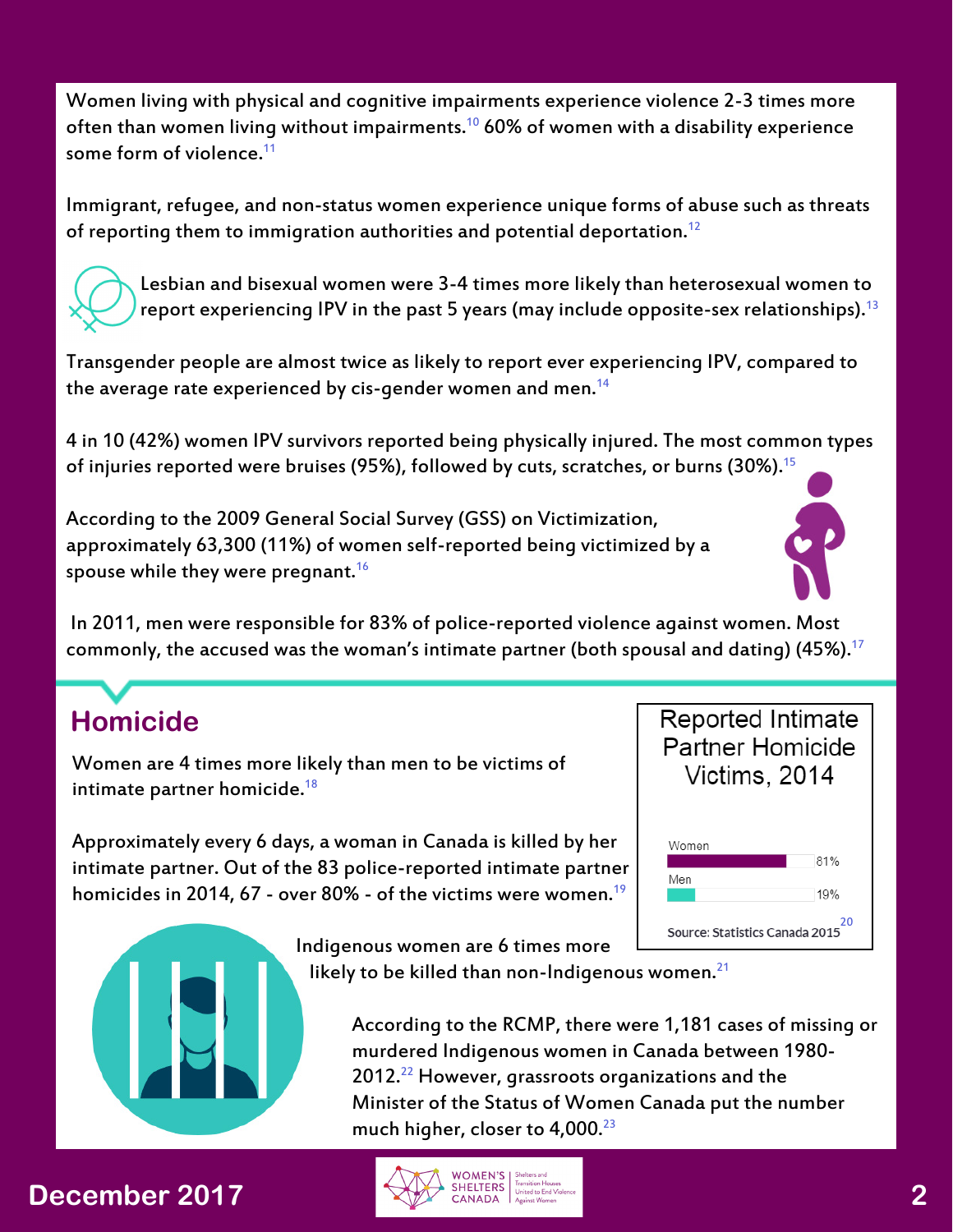

**Women's shelters and transition houses provide a safe place to heal and recover from abuse. The services offered extend far beyond sheltering. Shelters create community, provide multiple programs, and help rebuild lives.**

Women's shelters offer a variety of services such as 24/7 counselling, children's programs, parenting classes, mental health and addiction services, nutritional classes and community kitchens, legal and housing services, men's programs, and assistance with applications to educational and apprenticeship programs. Women do not need to stay in shelter to receive these services.Many women's shelters and transition houses operate from a feminist,

trauma-informed, and harm reduction approach.<sup>[24](http://endvaw.ca/shelters-refuge-violence/ )</sup>



 There are over 500 women's shelters and transition houses for women and children fleeing violence in Canada.<sup>25</sup>

 On any given night in Canada, 3,491 women and their 2,724 children sleep in shelters because it isn't safe at home.<sup>26</sup> And about 300 women and children are turned away because shelters are already full. $^{27}$  $^{27}$  $^{27}$  Hundreds more are assisted through outreach programs, groups, and services.<sup>[2](http://endvaw.ca/our-work/shelter-voices-2016/ )8</sup>

A 2016 WSC survey of 234 shelters found that 97% of shelters said they accepted women from other provinces and territories.<sup>29</sup>

# **Underreporting and broken systems**

According to the 2014 GSS on Victimization, 83% of sexual assault incidents were not reported to the police.<sup>[30](https://www.statcan.gc.ca/pub/85-002-x/2017001/article/14842-eng.htm)</sup>

When racialized women report violence, their cases are taken less seriously and perpetrators often receive less harsh punishments within the criminal justice system. $31$ 

Research from the Native Women's Association of Canada (NWAC) has found that homicides involving Indigenous women



 are more likely to go unsolved. Only 53% of murder cases in NWAC's database have been solved, compared to 84% of all murder cases across the country.<sup>32</sup>



### **December 2017**

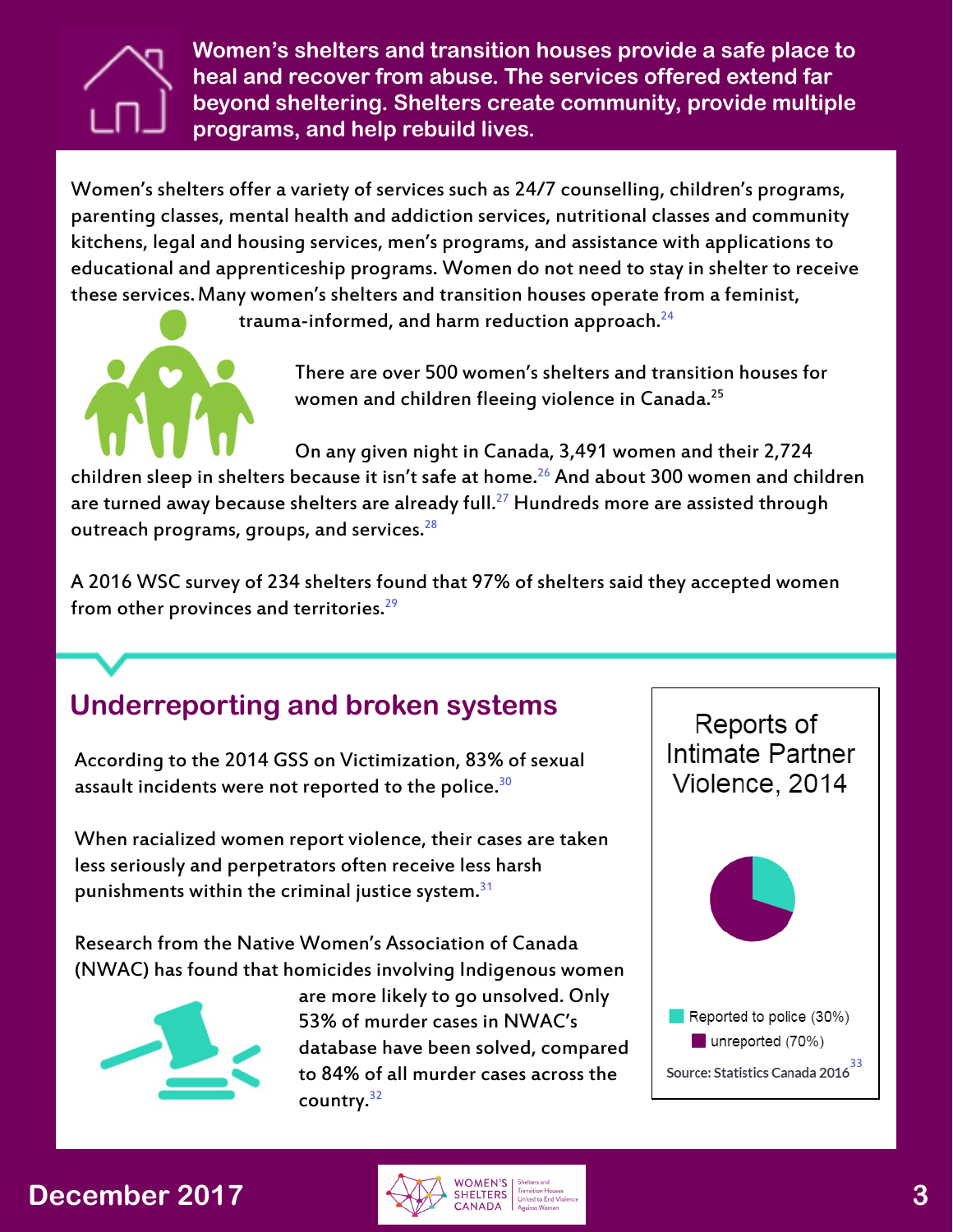### **Barriers to Leaving**

Studies have found that threats to women's safety and the potential for severe violence and homicide is heightened when they leave an abuser.<sup>34</sup> One study found that 75% of women entering VAW shelters were in "extreme" or "severe" danger.<sup>35</sup>



WSC annual surveys of VAW shelters have consistently found that the lack of safe and affordable housing is the primary reason women return to their abusers.<sup>36</sup> 30% of shelters surveyed had no social housing options in their region.<sup>37</sup> Poverty and loss of housing are significant barriers to leaving an abusive relationship.<sup>38</sup>

IPV also has an impact on women in their workplaces. A 2015 study from the Canadian Labour Congress found that more than half (53%) of respondents said that at least one type of abusive act happened at or near their workplace. Almost 40% of those who had experienced domestic abuse said it made it difficult for them to get to work, and 8.5% said they lost jobs because of it. $39$ 

Immigrant, refugee, and non-status women face particular barriers in accessing justice and social services due to the lack of access to information about their rights, language barriers, isolation, or not knowing where to turn for help. $40$ 

# **Underfunding**

In 2016, 40% of 234 women's shelters surveyed identified diminishing or stagnant government funding as one of their top three challenges in the past year. 56% of responding shelters and transition houses must renew their funding contracts on a year-toyear basis.<sup>41</sup>



 While many women's shelters and THs receive inadequate government funding, on-reserve shelters serving Indigenous women, children, and families receive up to 50% less than their provincial counterparts.[4](https://acws.ca/sites/default/files/documents/AlbertaOnReserveSheltersFinalReport2011NovemberCS.pdf)2

In 2016, the federal department of Indigenous and Northern Affairs reported that it provided funding for only 41 shelters to serve the 634 recognized First Nations communities in Canada.<sup>[4](https://www.amnesty.ca/get-involved/take-action-now/canada-close-funding-gap-ensure-safety-and-support-indigenous-women-and)3</sup>

There are only 15 shelters and transition houses serving 53 Inuit communities across the North. Many of these shelters are small and only accessible by air or ice roads.<sup>44</sup>

### **December 2017**

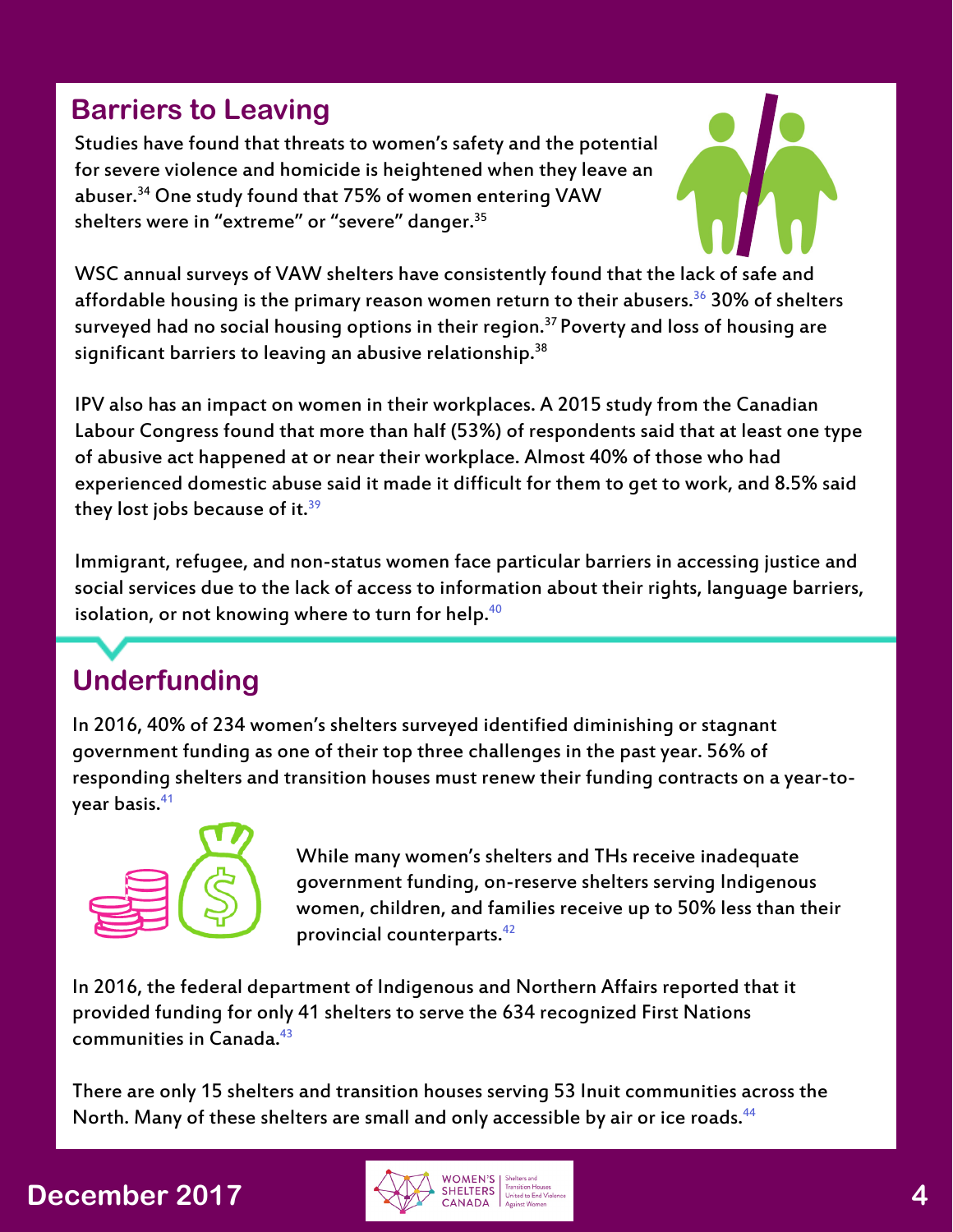#### **References**

1 Sinha, M. (2013a). "Family Violence in Canada: A Statistical Profile, 2011. Section 3: Intimate partner violence." Statistics Canada catalogue no 85-002-X. Ottawa, Ontario. [Available here](https://www.statcan.gc.ca/pub/85-002-x/2013001/article/11805/11805-3-eng.htm)

<sup>2</sup> Statistics Canada. (2016). "Infographic: Family Violence in Canada 2014." <u>Available here</u>

<sup>3</sup> Statistics Canada. (1994). Violence against women survey. <u>Available here</u>. Statistics Canada has not produced a VAW survey since 1993. A new Statistics Canada survey is expected to be carried out in Spring 2018.

4 Conroy, S. and Cotter, A. (2017). Self-reported sexual assault in Canada, 2014. Statistics Canada Catalogue no. 85-002-X. Ottawa, Ontario. [Available here](https://www.statcan.gc.ca/pub/85-002-x/2017001/article/14842-eng.htm)

<sup>5</sup> Sinha (2013a).

 $^{\rm 6}$  The Provincial North refers to the northern regions of British Columbia, Alberta, Saskatchewan, Manitoba, Ontario, Quebec, and Labrador. See Allen, M., and Perreault, S. (2015). Police-reported crime in Canada's Provincial North and Territories, 2013. Statistics Canada Catalogue no. 85-002-x. [Available here](http://www.statcan.gc.ca/pub/85-002-x/2015001/article/14165-eng.htm) 7 Allen and Perreault (2015).

<sup>8</sup> Statistics Canada. (2017). "Study: Women in Canada: Women and the Criminal Justice System." Available [here](http://www.statcan.gc.ca/daily-quotidien/170606/dq170606a-eng.htm?CMP=mstatcan)

9 Boyce, J. (2014). Victimization of Indigenous People in Canada, 2014. Statistics Canada Catalogue no 85- 002-X. [Available here](http://www5.statcan.gc.ca/olc-cel/olc.action?ObjId=85-002-X201600114631&ObjType=47&lang=en&limit=0)

 $10$  Odette, F. and Rajan, D. (November 2013: 3). "Violence Against Women with DisAbilities and Deaf Women: An Overview." London, Ontario: Learning Network, Centre for Research and Education on Violence Against Women and Children. [Available here](http://www.dawncanada.net/?attachment_id=867)

11 DAWN Canada. "Factsheet: Women with Disabilities and Violence." [Available here](http://www.dawncanada.net/?attachment_id=995)

 $12$  Canadian Council for Refugees. "How immigration status can affect women in situations of violence or abuse." [Available here](http://ccrweb.ca/en/how-immigration-status-can-affect-women-situations-violence )

<sup>13</sup> This statistic includes IPV experienced within the past 5 years; as such, it may include both opposite-sex and same-sex relationships. Canadian Centre for Justice Statistics. (2016: 14). Family Violence in Canada: a Statistical Profile, 2014. Statistics Canada Catalogue No. 85-002-X. Ottawa Ontario. [Available here](http://www.statcan.gc.ca/pub/85-002-x/2016001/article/14303-eng.pdf) <sup>14</sup> Allen and Perreault (2015).

<sup>15</sup> Sinha, M. (2013b: 8). Measuring violence against women: statistical trends. Statistics Canada Catalogue no. 85-002-X. Ottawa, Ontario. [Available here](http://www.statcan.gc.ca/pub/85-002-x/2013001/article/11766-eng.pdf)

16 Sinha (2013a: 28).

17 Sinha (2013b: 8).

<sup>18</sup> Miladinovic, Z. and Mulligan, Leah. (2015: 23). Homicide in Canada, 2014.

Statistics Canada Catalogue no. 85-002-x. Ottawa, Ontario. [Available here](http://www.statcan.gc.ca/pub/85-002-x/2015001/article/14244-eng.htm#a9)

<sup>19</sup> Statistics Canada. (2015a). Table 6 Intimate partner homicides, by sex of victim, Canada, 1994 to 2014. [Available here](http://www.statcan.gc.ca/pub/85-002-x/2015001/article/14244/tbl/tbl06-eng.htm)

<sup>20</sup> Statistics Canada (2015a).

<sup>21</sup> Statistics Canada. (2015b). Homicide in Canada, 2014. [Available here](http://www.statcan.gc.ca/daily-quotidien/151125/dq151125a-eng.htm)

<sup>22</sup> RCMP. (2014). Missing and Murdered Aboriginal Women: A National Operational Overview. Available [here](http://www.rcmp-grc.gc.ca/en/missing-and-murdered-aboriginal-women-national-operational-overview )

<sup>23</sup> Paul, J. (2016). "Confusion Reigns over Number of Missing, murdered Indigenous Women." CBC News, Politics. [Available here](http://www.cbc.ca/news/politics/mmiw-4000-hajdu-1.3450237)

<sup>24</sup> Women's Shelters Canada. (2017). "Shelters and Transition Houses are much more than refuges from violence - they are places where women rebuild their lives." [Available here](http://endvaw.ca/shelters-refuge-violence/ )

 $25$  Internal administrative data.